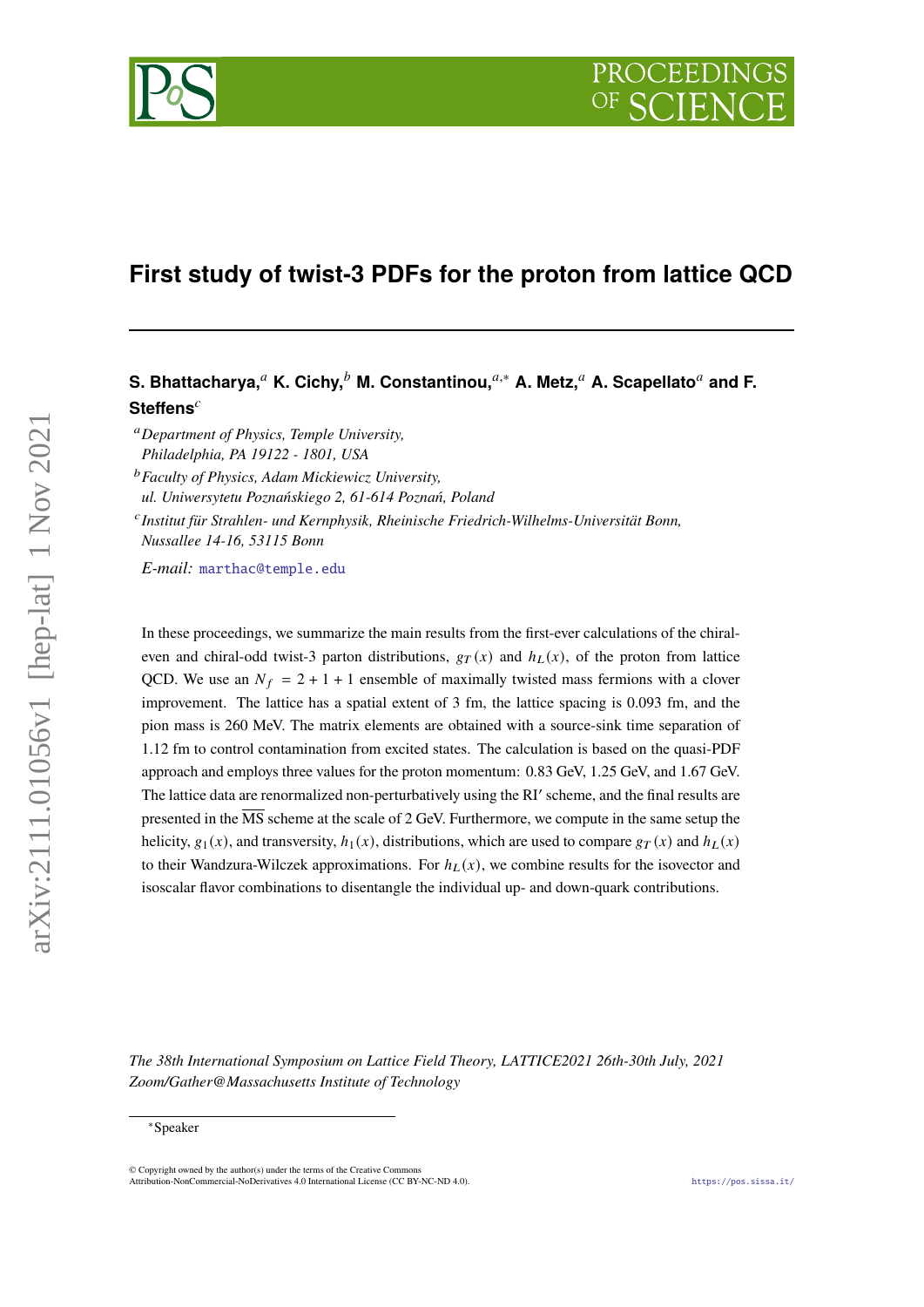#### **1. Introduction**

Parton distribution functions (PDFs) are essential in characterizing the structure of hadrons in terms of their constituent partons within quantum chromodynamics (QCD). PDFs and their generalizations can be obtained from cross sections of high-energy processes through factorization theorems of QCD. PDFs are characterized by their twist, which indicates the order in the large scale of the process,  $1/O$ , at which they appear in the cross section [\[1\]](#page-7-0). While the leading-twist PDFs (twist-2) have been extensively studied both experimentally and theoretically, twist-3 PDFs are poorly known. This poses limitations on our understanding of hadron structure, because twist-3 PDFs are important too. Their significance is partly because they can be of similar magnitude as their twist-2 counterparts. Also, they contain information about quark-gluon correlations inside the hadrons [\[2\]](#page-7-1), and some twist-3 PDFs are connected to transverse momentum dependent parton distributions [\[3–](#page-7-2)[5\]](#page-7-3). It should be noted that twist-3 PDFs can have physical meaning, even though they lack probabilistic interpretation [\[6\]](#page-8-0). Measurements related to twist-3 PDFs are part of the 12 GeV program at Jefferson Lab and are important for the Electron-Ion Collider [\[7\]](#page-8-1). However, measuring twist-3 PDFs is difficult, as they are suppressed by the  $O(1/O)$  kinematic factor. Therefore, calculations from first principles are highly valuable. Recent reviews on calculations of  $x$ -dependent distribution functions can be found in Refs. [\[8–](#page-8-2)[11\]](#page-8-3).

Here, we present the first-ever calculation of the twist-3 PDFs  $g_T(x)$  and  $h_L(x)$ , within lattice QCD.  $g_T(x)$  is relevant for the polarized structure functions  $g_1^{\text{s.f.}}$  and  $g_2^{\text{s.f.}}$ , which enter the cross section of the DIS process. The chiral-odd PDF  $h_L(x)$  is not related to the "simple" DIS process, and therefore, experimental experimental information is almost non-existing. It could be measured through the double-polarized Drell-Yan process [\[14,](#page-8-4) [15\]](#page-8-5) or single-inclusive particle production in proton-proton collisions [\[16\]](#page-8-6). For  $g<sub>T</sub>$ , we focus on the isovector flavor combination that receives contributions from the connected diagram only. For  $h_L(x)$ , we perform a flavor decomposition, because the contribution from the disconnected diagram is expected to be small [\[33\]](#page-8-7).

### **2. Lattice calculation**

We employ the quasi-PDF formalism to extract the twist-3 PDFs for the proton, which requires the calculation of matrix elements containing non-local matrix elements,

$$
\mathcal{M}_O(z, P) = \langle P | \overline{\psi}(0, \vec{0}) \, O \, W(0, \vec{z}) \, \psi(0, \vec{z}) | P \rangle \,. \tag{1}
$$

 $|P\rangle$  denotes a proton state with four-momentum  $P = (iE, 0, 0, P_3)$ . For gauge invariance, a straight Wilson line is inserted between the fermion fields of the operator. The fermion fields,  $\psi$  and  $\bar{\psi}$ , are separated by a space-like distance  $z$ . To relate the matrix element to the physical PDFs, the Wilson line is in the direction of the boost,  $P_3$ . The operators we study are  $\gamma^5 \gamma^j$  and  $\sigma_{jk}$  (*j*, *k* = 1, 2,  $j \neq k$ ), that correspond to  $g_T(x)$  and  $h_L(x)$ , respectively. The ground-state of  $M_Q$  is related to the function  $F_O$ , which represents the quasi-PDFs in coordinate space and are, thus, z-dependent,

$$
F_{gr}(z, P_3, \mu) = -i\frac{E}{m} Z_{\gamma^5 \gamma^j}(z, \mu) M_{\gamma^5 \gamma^j}(P_3, z), \qquad (2)
$$

$$
F_{h_L}(z, P_3 \mu) = -i \epsilon_{jk30} \frac{E}{m} Z_{\sigma_{jk}}(z, \mu) M_{\sigma_{jk}}(z, P_3).
$$
 (3)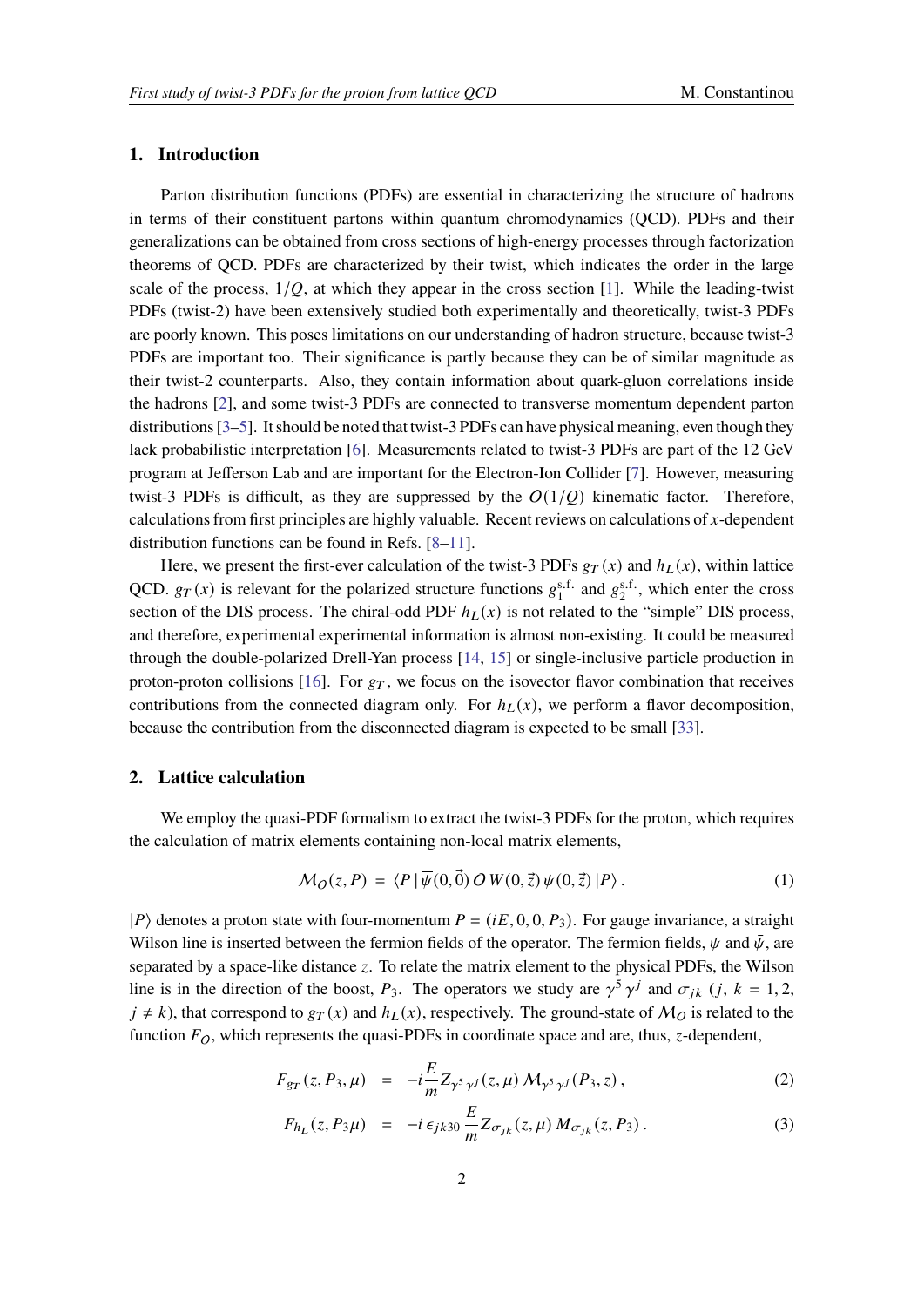In these equations, m is the proton mass, and  $E=\sqrt{m^2+P_3^2}$  is the energy of the state with momentum  $P_3$ .  $Z_O$  is the renormalization function of the operator, which we calculate non-perturbatively in the RI' scheme and convert to the modified MS scheme at a scale  $\mu = 2$  GeV. More details can be found in Refs. [\[17,](#page-8-8) [18\]](#page-8-9).

A Fourier transform is applied to the functions  $F_O(P_3, z)$  to form the quasi-PDFs,  $\tilde{q}$ , in the momentum representation (square brackets in Eq. [\(4\)](#page-2-0)). Finally, these are matched to their lightcone counterparts using a perturbative formula obtained within Large Momentum Effective Theory (LaMET) [\[19,](#page-8-10) [20\]](#page-8-11),

<span id="page-2-0"></span>
$$
q_O(x,\mu) = \int_{-\infty}^{\infty} \frac{d\xi}{|\xi|} C_O \left(\xi, \frac{\mu}{xP_3}\right) \left[2P_3 \int_{-\infty}^{+\infty} \frac{dz}{4\pi} e^{-i\frac{x}{\xi}P_3 z} F_O(P_3, z)\right].
$$
 (4)

In practice, instead of the naive Fourier transform, we use the Backus-Gilbert method, which provides a unique solution for the quasi-PDFs.  $C<sub>O</sub>$  is the matching kernel, which we calculated within one-loop perturbation theory in momentum space [\[21,](#page-8-12) [22\]](#page-8-13). It should be noted that the matching formalism does not take into account mixing with quark-gluon-quark operators, which would also require matrix elements of the latter. An alternative matching formalism that discusses such a mixing can be found in Refs. [\[23,](#page-8-14) [24\]](#page-8-15). The matching procedure for twist-3 is much more complicated than for twist-2, due to the presence of zero-modes that require special attention. The matching expression for  $C_Q$  connects the quasi-PDFs in the modified  $\overline{\text{MS}}$  scheme with the light-cone PDFs in the MS scheme at 2 GeV.

The calculation is performed on an  $N_f = 2 + 1 + 1$  ensemble of twisted mass fermions with clover improvement, produced by the ETM collaboration (ETMC) [\[25\]](#page-8-16). The pion mass of the ensemble is 260 MeV, the lattice spacing is  $a \approx 0.093$  fm and the lattice volume is  $32^3 \times 64$  ( $L \approx 3$ ) fm). We produce the matrix elements for both operators at the boosts  $P_3 = 0.83$ , 1.25, 1.67 GeV with 1552, 11696, and 105216 measurements, respectively.

### **3. Results**

In Fig. [1](#page-3-0) we show the functions  $F_{gr}$  and  $F_{h}$  in coordinate space for  $P_3 = 0.83$ , 1.25, 1.67 GeV. In all cases, we find convergence between the two largest momenta within statistical uncertainties. The matching formula depends on  $P_3$ , and therefore, such a convergence is not guaranteeed in the final PDFs. In our calculations, we find that a convergence between  $P_3 = 1.25$  GeV and  $P_3 = 1.67$ GeV holds for both  $g_T(x)$  and  $h_L(x)$ .

We also obtain the twist-2 counterparts of  $g_T(x)$  and  $h_L(x)$ , that is  $g_1(x)$  and  $h_1(x)$ . These are used to compare them with the twist-3 PDFs and check the significance of the latter. Such a comparison can be found in Fig. [2](#page-3-1) for the highest momentum,  $P_3 = 1.67$  GeV. Comparing  $g_1(x)$ and  $g_T(x)$ , we find that they differ in the positive-x region. In particular,  $g_1(x)$  is smaller than  $g_T(x)$  in the low-x region and has a smaller slope at  $x \approx 0.1 - 0.3$ . The two distributions are in agreement in the antiquark region within uncertainties and the large positive- $x$  region. A similar situation is observed for  $h_L(x)$ , which is as sizeable as its twist-2 counterpart,  $h_1(x)$ . We emphasize that the PDFs extracted from lattice QCD are not reliable in the region  $|x| \le 0.15$  mainly due to higher-twist effects. For  $x > 0.15$ ,  $h_1(x)$  is dominant only for  $0.2 \le x \le 0.5$ .  $h_1(x)$  and  $h_L(x)$  are in agreement in the anti-quark region for  $x < -0.15$ . The bands include statistical uncertainties, as well as systematic ones due to the  $z_{\text{max}}$  that enters the reconstruction of the x dependence.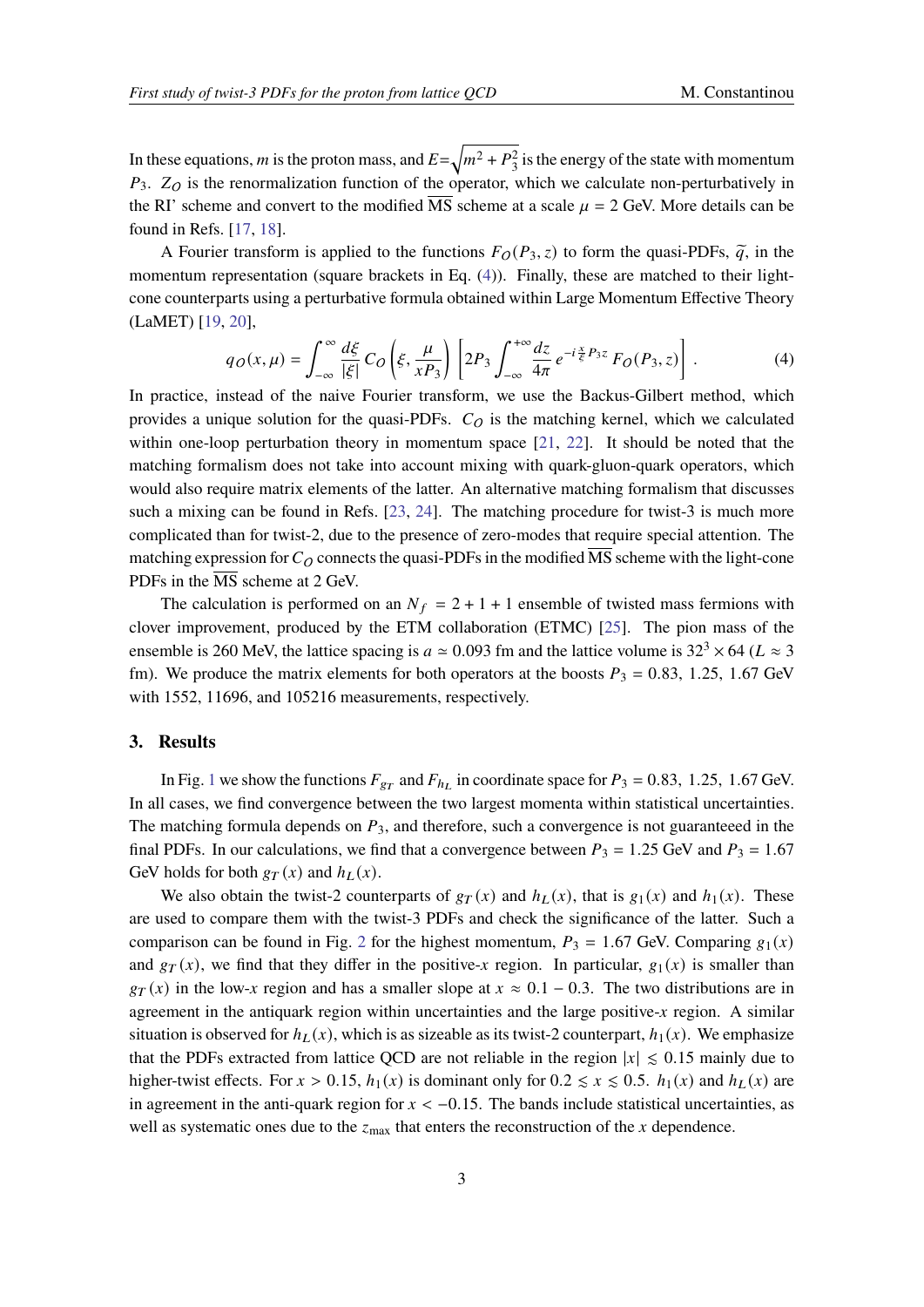<span id="page-3-0"></span>

**Figure 1:** Left: Real (top) and imaginary (bottom) parts of  $F_{gr}$  for  $P_3 = 0.83$ , 1.25, 1.67 GeV, shown with red squares, green diamonds, blue circles, respectively. Right: Real (left) and imaginary (right) part of  $F_{h_L}$ for momenta 0.83 GeV (yellow squares), 1.25 GeV (red diamonds) and 1.67 GeV (blue circles).

<span id="page-3-1"></span>

**Figure 2:** Left: Comparison of  $g_T$  (blue band) and  $g_1$  (orange band) at  $P_3 = 1.67$  GeV. Right: Comparison of  $h_l$  (blue band) and  $h_1$  (orange band) for the nucleon boost  $P_3 = 1.67$  GeV.

#### **4. Burkhardt-Cottingham sum rules**

The integrals of twist-3 PDFs and their twist-2 counterparts are connected through the Burkhardt-Cottingham (BC) sum rule [\[26,](#page-8-17) [27\]](#page-8-18), which have also been extended to the quasi-PDFs [\[28\]](#page-8-19). These sum rules are very useful for the qualitative understanding of twist-3 distributions, and it is interesting to test these relations using our lattice data. For instance, the integrals of  $g_1(x)$ and  $g_T(x)$  should coincide, that is,

$$
\int_{-1}^{1} dx \, g_1(x) - \int_{-1}^{1} dx \, g_T(x) = 0 \,. \tag{5}
$$

Here we find a value of  $0.01(20)$ , and therefore the sum rule is satisfied, which suggests that effects due to operator mixing could be relatively small. There are a number of tests to perform on  $h_1(x)$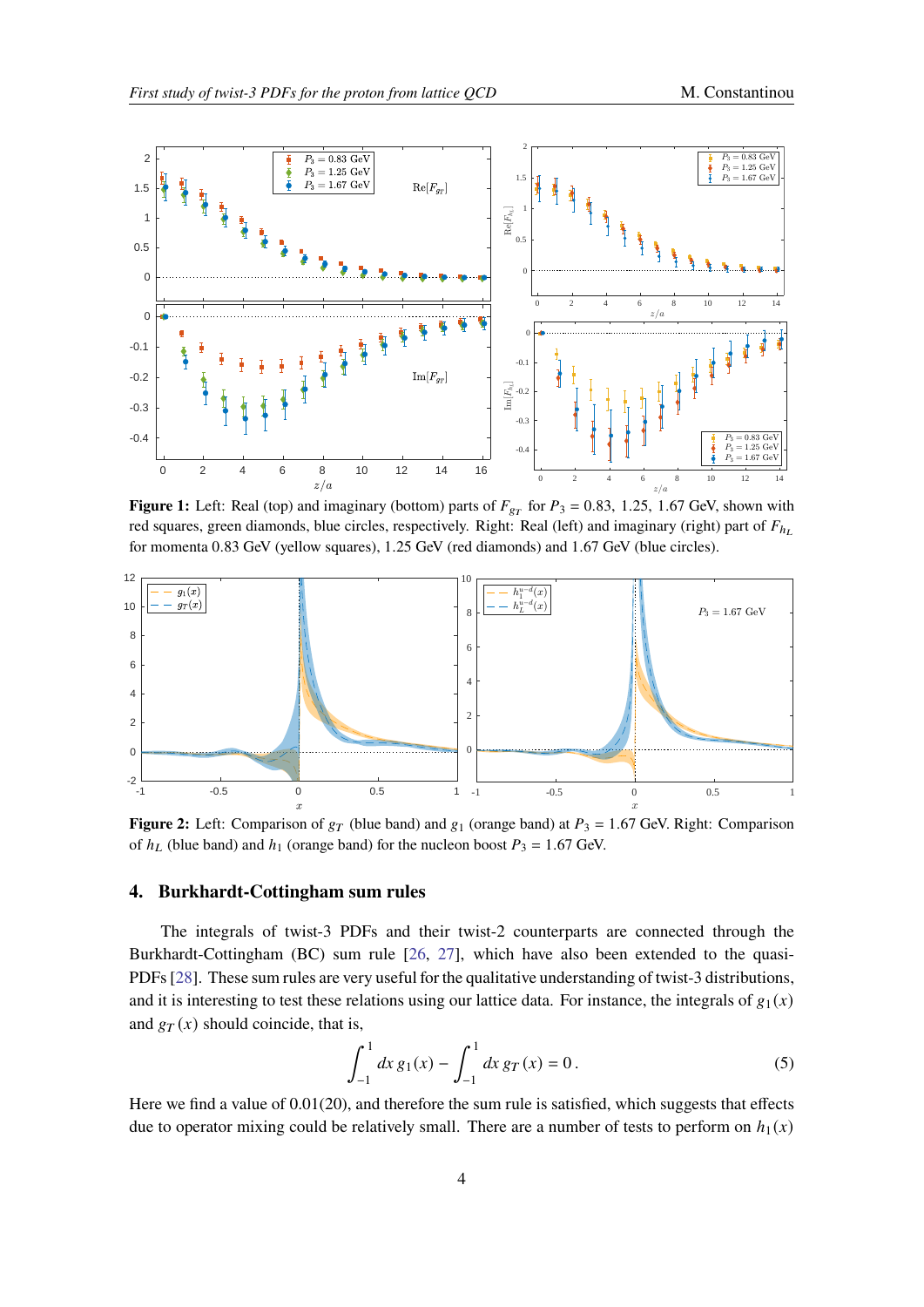and  $h_L(x)$ , such as the sum rule for their quasi-PDFs,  $\tilde{h}_1(x)$  and  $\tilde{h}_L(x)$ ,

$$
\int_{-1}^{1} dx \, \tilde{h}_L(x, P_3) = \int_{-1}^{1} dx \, \tilde{h}_1(x, P_3) = g^T \,. \tag{6}
$$

The tensor charge  $g^T$  is independent of the kinematic setup, and the relation should hold for all  $P_3$ . We tested this equality numerically, and here we show the results for the highest momentum,

$$
\int dx \widetilde{h}_L(x, 1.67 \,\text{GeV}) = 1.03(16), \qquad \int dx \widetilde{h}_1(x, 1.67 \,\text{GeV}) = 0.94(10), \tag{7}
$$

for which we find agreement in the extracted value of the tensor charge. In fact, the sum rule is satisfied at each momentum, and is independent of the momentum, as indicated in Ref. [\[28\]](#page-8-19).

#### **5. Wandzura-Wilczek approximation**

The twist-3  $g_T(x)$  and its corresponding twist-2  $g_1(x)$  are connected, at a given x, through the Wandzura-Wilczek (WW) approximation [\[29\]](#page-8-20). An analogous relation exists for  $h_L(x)$  [\[14,](#page-8-4) [15\]](#page-8-5), in which the Mellin moments of  $h_L(x)$  can be split into twist-2 and twist-3 parts.

<span id="page-4-0"></span>
$$
g_T(x) = g_T^{\text{WW}}(x) + g_T^{\text{twist}-3}(x) = \int_x^1 \frac{dy}{y} g_1(y) + g_T^{\text{twist}-3}(x) , \qquad (8)
$$

$$
h_L(x) = h_L^{\text{WW}}(x) + h_L^{\text{twist}-3}(x) = 2x \int_x^1 dy \, \frac{h_1(y)}{y^2} + h_L^{\text{twist}-3}(x) \,. \tag{9}
$$

In the WW approximation,  $g_T(x)$  and  $h_L(x)$  are fully determined by the twist-2  $g_1(x)$  and  $h_1(x)$ , respectively.  $g_T^{\text{twist}-3}(x)$  and  $h_L^{\text{twist}-3}(x)$  are genuine twist-3 contribution, which is given by quarkgluon correlations (and a current-quark mass term). In the WW approximation one only keeps the term  $g_T^{\text{WW}}(x)$  ( $h_L^{\text{WW}}(x)$ ), which is determined by the helicity (transversity) distribution.

The check of the WW approximation for  $g_T(x)$  and  $h_L(x)$  is another highlight of our calculation. This is important, because, for example, it was found in the instanton model of the QCD vacuum that the lowest nontrivial moment of  $h_L^{\text{twist}-3}(x)$  is numerically very small [\[30\]](#page-8-21). Using our results, we can also provide qualitative conclusions on the significance of the contribution due to quark-gluon correlations in Eq. [\(9\)](#page-4-0). The WW approximation for both  $g_T(x)$  and  $h_L(x)$  is shown in Fig. [3](#page-5-0) for  $P_3=1.67$  GeV. We only show the quark region  $(x>0)$ , which is less susceptible to systematic uncertainties than the antiquark region. We see that the actual lattice data for  $g_T(x)$  are consistent with  $g_T^{\text{WW}}(x)$  for a considerable x-range. However, given the uncertainties, a violation of the WW approximation is still possible at the level of up to 40% for  $x \le 0.4$ . This is consistent with the findings of Ref. [\[3\]](#page-7-2) based on experimental data, estimating a possible violation of the WW approximation of ~15−40%. We also find that the slopes of  $g_T$  and  $g_T^{\text{WW}}$  are the same up to  $x\approx 0.4$ . The difference of  $g_T$  and  $g_T^{\text{WW}}$  for large x could be either due to unquantified systematic uncertainties, or due to larger violations of the WW approximation in this region. Our results on  $g_T^{\rm WW}$  are compared to the estimate obtained using  $g_1$  from global fits by the NNPDF [\[31\]](#page-8-22) and JAM [\[32\]](#page-8-23) collaborations; we find good agreement up to  $x \approx 0.3$ . The results of  $h_L(x)$  and  $h_L^{WW}(x)$  are in agreement for  $x \le 0.55$ . Our lattice results on  $h_L^{\text{WW}}(x)$  in the region 0.15  $\le x \le 0.55$  are also in good agreement with  $h_L^{\text{WW}}(x)$ obtained from a global fit of the nucleon transversity by the JAM collaboration [\[5\]](#page-7-3). These findings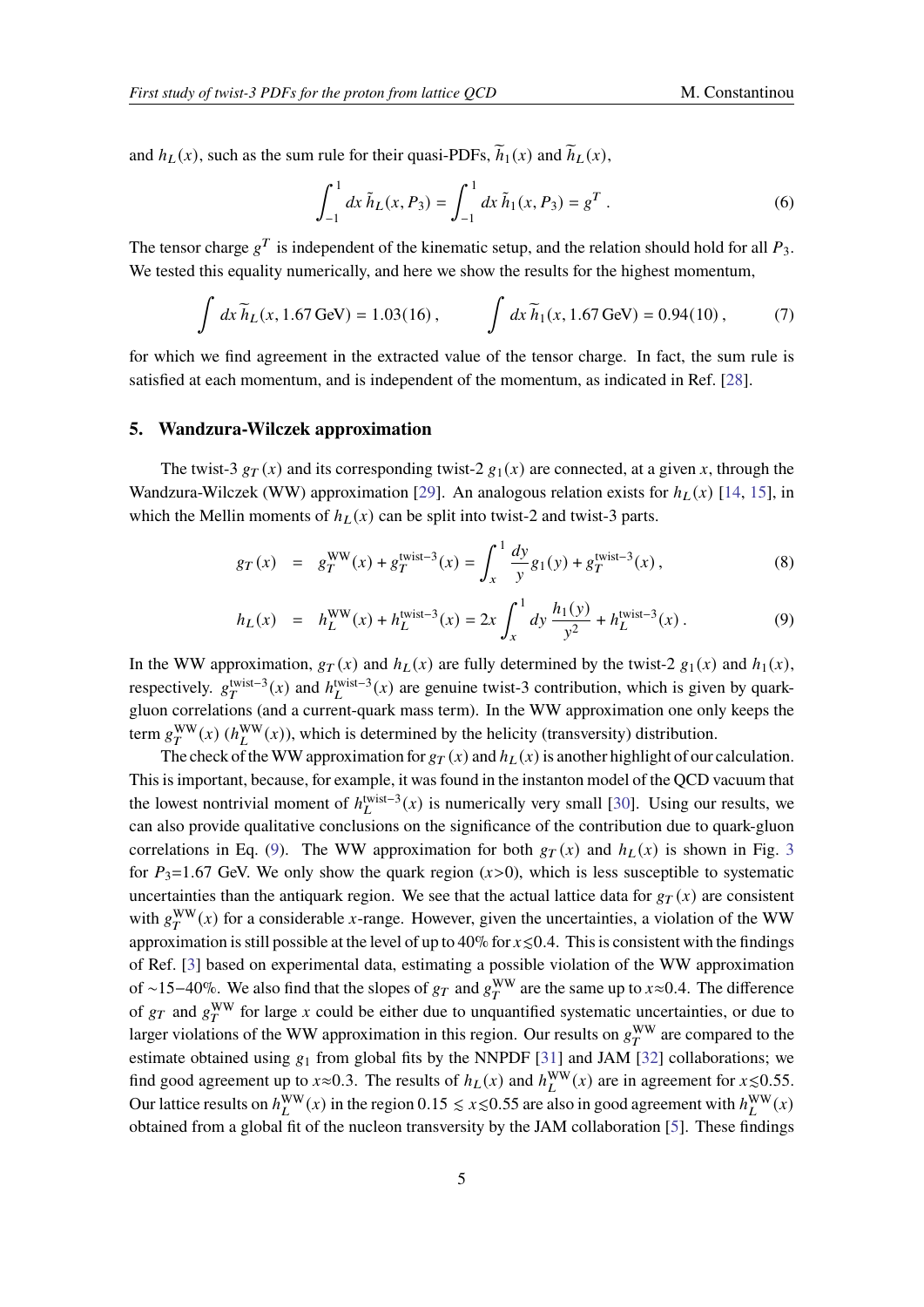seem to suggest that  $h_L(x)$  could be determined by the twist-2  $h_1(x)$  for a considerable x-range. More precise statements require further investigations. We repeat that the mixing with quark-gluonquark operators has not been computed within this work, and other systematic effects have to be addressed as well, like those related to a finite lattice spacing and a non-physical light quark mass. In addition, the tension observed between global fits and lattice data at small and large  $x$  reveals that more control may be needed to constrain distributions in these regions.

<span id="page-5-0"></span>

**Figure 3:** Left: Comparison of our  $g_T(x)$  at  $P_3 = 1.67$  GeV (blue band) with its WW estimates: latticeextracted  $g_T^{\rm WW}$  (red band) and global fits-extracted (NNPDF1.1pol [\[31\]](#page-8-22) orange band, JAM17 [\[32\]](#page-8-23) purple band). Right: The WW approximation for  $h_L(x)$ , for boosts  $P_3 = 1.67$  GeV. The lattice estimate of  $h_L(x)$ (red band) is compared with its WW-approximation (orange band) extracted on the same gauge ensemble and the one obtained from global fits (violet band) from the JAM collaboration [\[5\]](#page-7-3).

According to the finding of Ref. [\[33\]](#page-8-7), the disconnected contributions to  $h_1^{u+d}$  $\binom{u+d}{1}(x)$  using the same ensemble as in this work are very small. We expect that the same applies for the operator entering  $h_L(x)$ . Therefore, we extract the up- and down-quark contributions using only the matrix elements extracted from the connected diagram. Another justification of the flavor decomposition is the fact that there is no gluon transversity, nor a twist-3 two-gluon matrix element for a longitudinally polarized target which could mix with  $h_l(x)$  [\[34\]](#page-8-24). In Fig. [4,](#page-6-0) we show the individual quark contributions for  $h_1(x)$  and  $h_1(x)$  for  $P_3=1.67$  GeV. We do not consider the antiquark region, which is very small and sensitive to systematic effects [\[8\]](#page-8-2). This comparison helps us to address qualitatively the role of the up and down quark in the proton, as well as their role in twist-2 and twist-3 PDFs. We find that the up quark is dominant in all regions of  $x$ , which is more pronounced for  $x < 0.5$ . In the large-x limit,  $h_1^u$  $\frac{u}{1}(x)$  is about twice as large as  $h_1^d$  $_1^d(x)$ . Similar conclusions are reached in the comparison between  $h_L^u(x)$  and  $h_L^d(x)$ , with the former being dominant. Another observation is that the down quark has a similar contribution to  $h_1(x)$  and  $h_L(x)$  for all regions of x. In the case of the up quark, we find similar magnitude between  $h_1^u$  $\binom{u}{1}(x)$  and  $h^u(L(x))$  for  $x > 0.2$ .

It is interesting to test the WW approximation for each quark flavor, as shown in Fig. [5.](#page-6-1) While the isovector flavor combination for  $h_L(x)$  and  $h_L^{WW}(x)$  at  $P_3 = 1.67$  GeV show an agreement within uncertainties for  $x < 0.55$  (see, e.g., Fig. [3\)](#page-5-0), here we find a discrepancy for this region for the up-quark. For the down-quark contribution, we find compatibility up to  $x = 0.7$ . The JAM20 data [\[5\]](#page-7-3) show agreement with the lattice data in the region between  $x = 0.15$  and  $x = 0.7$ . We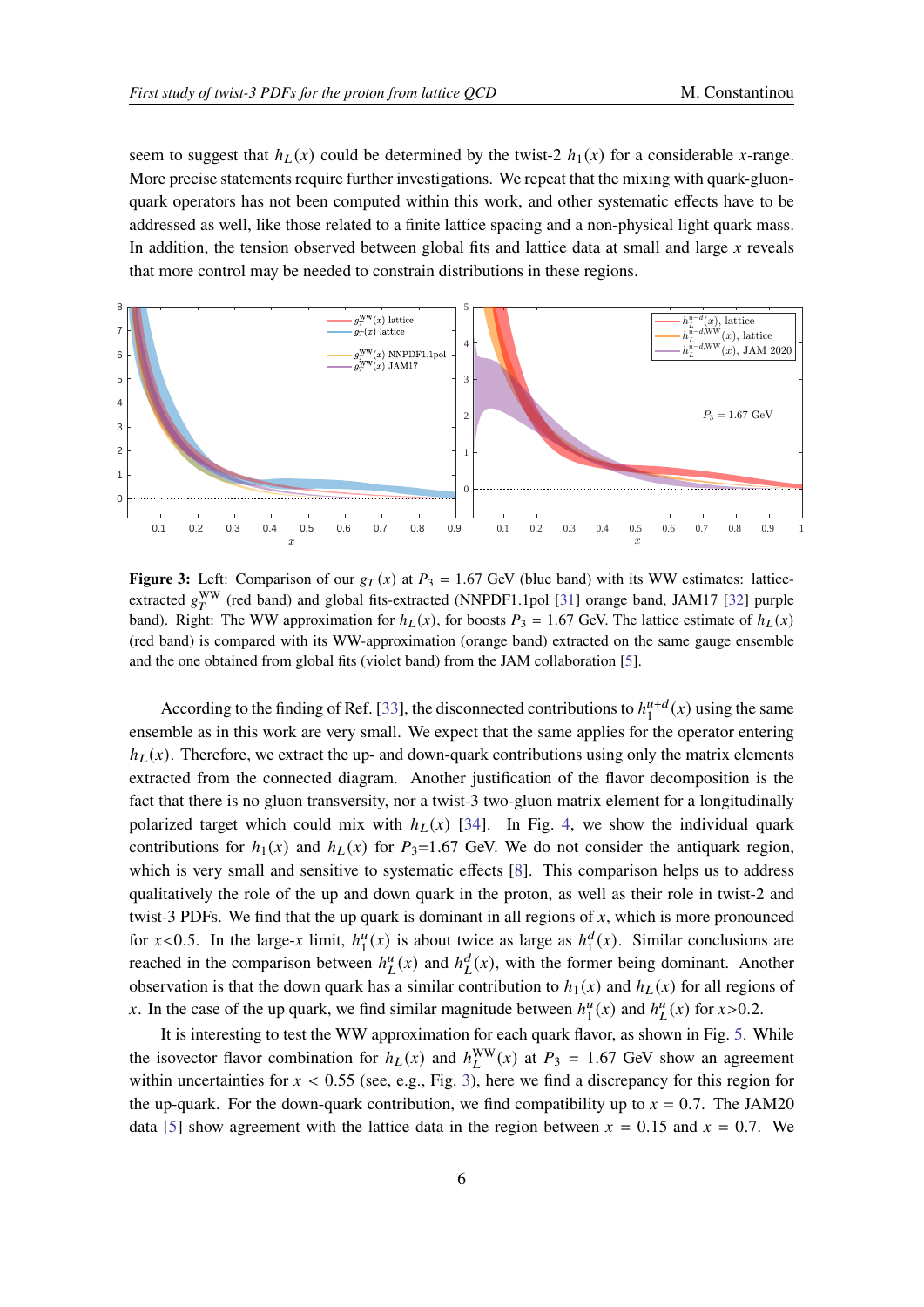<span id="page-6-0"></span>

**Figure 4:** x-dependence of  $h_1$  (yellow) and  $h_L$  (blue) for up-quarks and down-quarks in the left and right plot, respectively. Results are shown at the largest nucleon boost,  $P_3 = 1.67$  GeV.

emphasize again that the data presented in this section neglect contributions from the disconnected diagram, which are expected to be within the reported uncertainties for  $h_L(x)$  [\[33\]](#page-8-7).

<span id="page-6-1"></span>

**Figure 5:** Test of the WW approximation for up (left) and down (right) distributions for  $P_3 = 1.67$  GeV. For the separate flavors, we show  $h_L(x)$  (red) with  $h_L^{WW}(x)$  (orange) extracted from lattice QCD within this work. Results for  $h_L^{\text{WW}}(x)$  from the JAM collaboration [\[5\]](#page-7-3) (violet) are also included for comparison.

#### **6. Summary**

In these proceedings, we summarize results on the first calculations of the twist-3 PDFs  $g_T(x)$ and  $h_L(x)$  for the proton. We employ the quasi-PDF approach, which connects lattice data to the light-cone PDFs using perturbative equations obtained in LaMET. The calculation is performed on an  $N_f = 2 + 1 + 1$  ensemble of twisted mass fermions with a clover term, corresponding to a pion mass of 260 MeV. The matrix elements are obtained for three values of the proton momentum,  $P_3 = 0.83, 1.25, 1.67$  GeV, and the reconstruction of the quasi-PDFs uses the Backus-Gilbert method. The quasi-PDFs are matched to their light-cone counterparts using the matching equations obtained in one-loop perturbation theory [\[21,](#page-8-12) [22\]](#page-8-13). These equations do not consider the mixing with quark-gluon correlations. Within the same setup, we also obtain the twist-2  $g_1(x)$  and  $h_1(x)$ , which are useful for qualitative comparison with their twist-3 counterparts. We find that the twist-3 PDFs are as large as the twist-2 PDFs.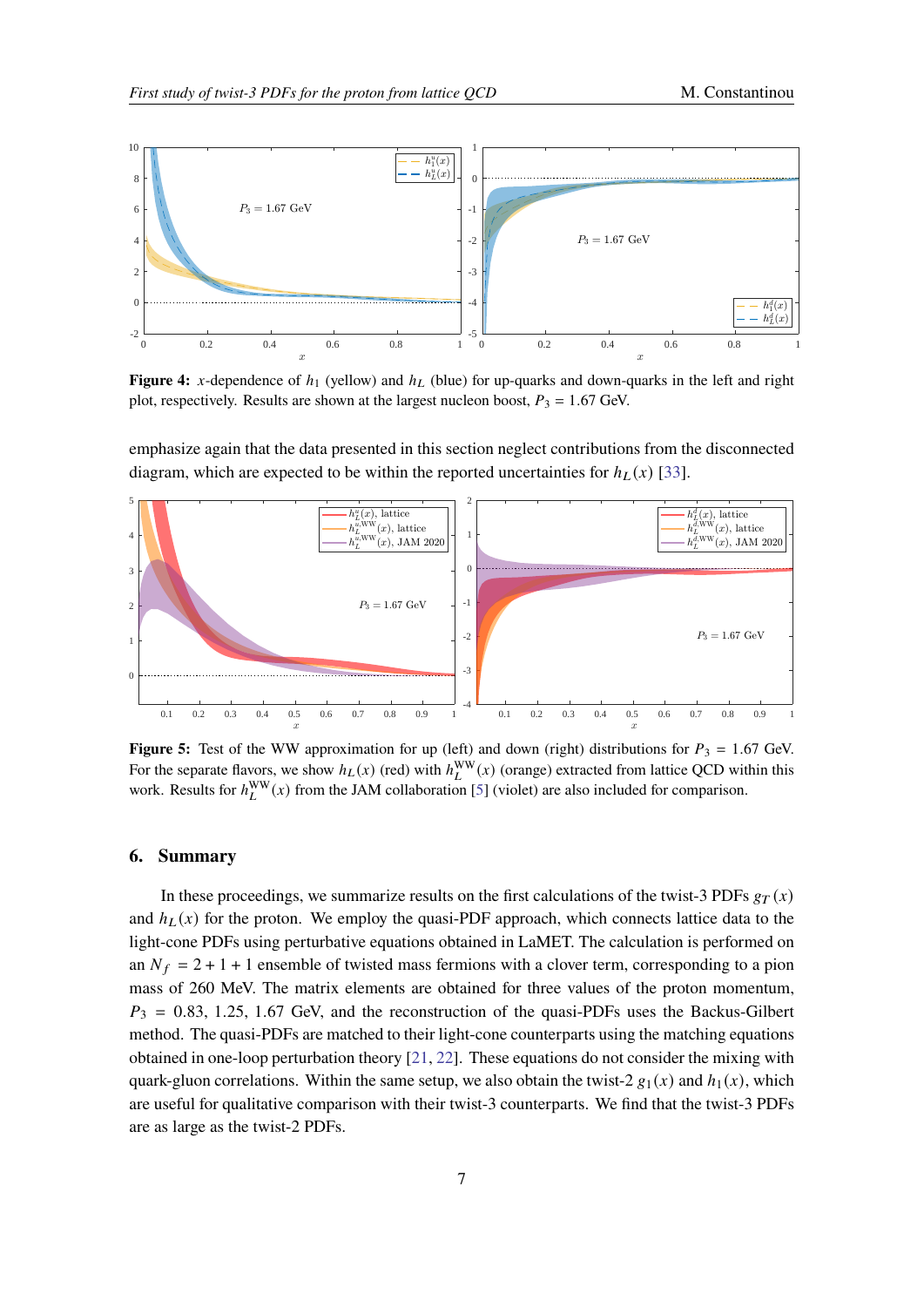The calculation of  $g_1(x)$  allows us to explore the Burkhardt-Cottingham-type sum rule, which connects it to  $g_T(x)$ . We find that the sum rule is satisfied for the data of this work. For  $h_l(x)$ , we test the equivalent sum rule and find that it is both satisfied when compared to  $h_1(x)$  and is, in addition, independent of the value of  $P_3$ . Another investigation is the exploration of the WW approximation, which also requires the twist-2 counterparts. For  $h<sub>L</sub>(x)$ , we perform a flavor decomposition, as the disconnected contributions for  $h_1(x)$  have been found to be small [\[33\]](#page-8-7). We find that  $h_L^u(x)$  is positive and  $h^d_L(x)$  negative, like is the case for  $h^u_1$  $\binom{u}{1}(x)$  and  $h_1^d$  $_1^d(x)$ . For  $x \in [0.1, 0.5]$ , there is little difference between  $h_L(x)$  and  $h_L^{\text{WW}}(x)$  as obtained from our lattice data and the results from the JAM collaboration [\[5\]](#page-7-3) (an exception is  $h<sup>u</sup><sub>L</sub>(x)$  in the region around  $x \sim 0.3$ ).

In the future, we plan to improve this calculation with an ensemble at the physical pion mass with larger volume and finer lattice spacing. We also plan to revisit the analysis for the matching along the lines of Refs. [\[23,](#page-8-14) [24\]](#page-8-15). Another improvement is the calculation of quark-gluon-quark correlations on the lattice, which requires a long-term dedicated program. We are currently extending this work to twist-3 GPDs, and preliminary results can be found in Ref. [\[36\]](#page-8-25).

#### **Acknowledgements**

The work of S.B. and A.M. has been supported by the National Science Foundation under grant number PHY-2110472. A.M. has also been supported by the U.S. Department of Energy (DOE), Office of Nuclear Physics, within the framework of the TMD Topical Collaboration. K.C. is supported by the National Science Centre (Poland) grant SONATA BIS no. 2016/22/E/ST2/00013. M.C. and A.S. acknowledge financial support by the U.S. DOE, Office of Nuclear Physics, Early Career Award under Grant No. DE-SC0020405. F.S. was funded by by the NSFC and the Deutsche Forschungsgemeinschaft (DFG, German Research Foundation) through the funds provided to the Sino-German Collaborative Research Center TRR110 (NSFC Grant No. 12070131001, DFG Project-ID 196253076 - TRR 110). Computations for this work were carried out in part on facilities of the USQCD Collaboration, which are funded by the Office of Science of the U.S. DOE. This research was supported in part by PLGrid Infrastructure (Prometheus supercomputer at AGH Cyfronet in Cracow). Computations were also partially performed at the Poznan Supercomputing and Networking Center (Eagle supercomputer), the Interdisciplinary Centre for Mathematical and Computational Modelling of the Warsaw University (Okeanos supercomputer), and at the Academic Computer Centre in Gdańsk (Tryton supercomputer). The configurations have been generated on the KNL (A2) Partition of Marconi at CINECA, through the Prace project Pra13\_3304 "SIMPHYS". Inversions were performed using the DD- $\alpha$ AMG solver with twisted mass support [\[35\]](#page-8-26).

#### **References**

- <span id="page-7-0"></span>[1] R. L. Jaffe, inThe spin structure of the nucleon (1995) (1996), pp. 42–129, <hep-ph/9602236>.
- <span id="page-7-1"></span>[2] I. Balitsky and V. M. Braun, Nucl. Phys. B **311**, 541 (1989).
- <span id="page-7-2"></span>[3] A. Accardi, A. Bacchetta, W. Melnitchouk, and M. Schlegel, JHEP **11**, 093 (2009).
- [4] L. Gamberg, A. Metz, D. Pitonyak, and A. Prokudin, Phys. Lett. B **781**, 443 (2018).
- <span id="page-7-3"></span>[5] J. Cammarota, L. Gamberg, Z.-B. Kang, J. A. Miller, D. Pitonyak, A. Prokudin, T. C. Rogers, and N. Sato (JAM), Phys. Rev. D **102**, 054002 (2020), <2002.08384>.